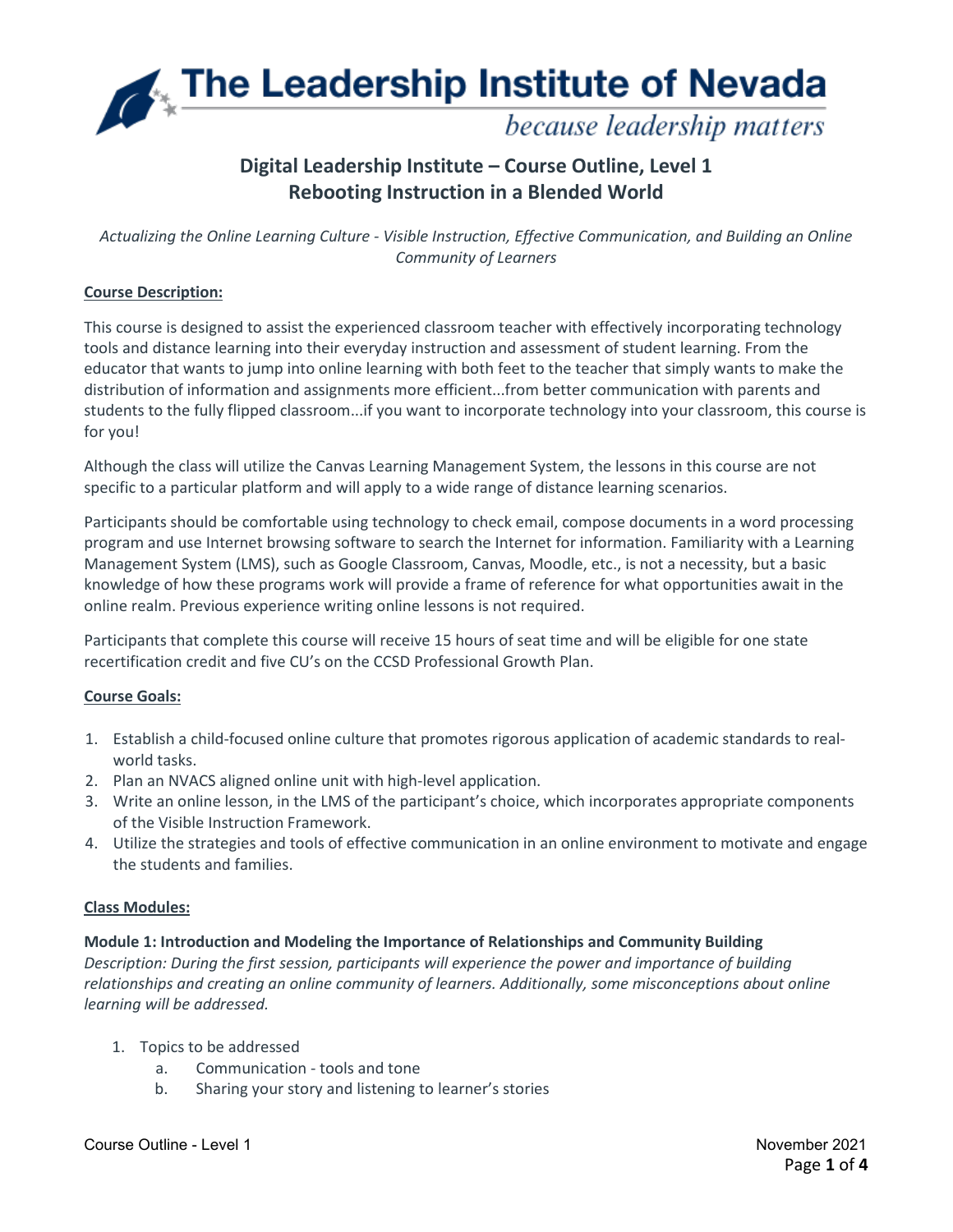- c. Building a learner-to-learner community
- d. Have learners share how they've done community building face-to-face
- e. Equity and Access equipment, Wi-Fi access, cultural capital tie back into Relationships
- f. Engaging the family in the student's learning
- 2. Deliverables
	- a. Participants will create their own "Teacher Introduction" and share with their small group using the LMS. Participants will discuss and provide feedback using the discussion boards and/or chat rooms in the LMS.
	- b. Compose an email to a student/parent from a given case study
	- c. Participants will pick a "unit" that they want to address in this course.

## **Module 2: Rethinking Teaching for Learning Online**

*Description: Teaching online allows for us to focus on mastery, application, and supporting all learners by individualizing supports and pacing. Distance education may challenge some of the preconceptions that we hold about what teaching is supposed to be and the way in which we engage students. This is nothing new. It goes all the way back to John Dewey. The question we have to ask ourselves is "do we have the courage to live Dewey's dream?"*

- 1. Topics to be addressed
	- a. Asking the right questions to encourage the student to student collaboration, application of knowledge to real-world scenarios, and addressing student needs
	- b. Driving Student engagement through lesson design and meaningful assessments
	- c. Application and Skill-based assessment (DOK Levels 3 and 4) the importance of backward design to meaningful high-level
- 2. Deliverables
	- a. Develop an Application based assessment for the selected Unit that aligns to the standards
	- b. Draft of Unit Plan Including "check-ins" for the application assignment that take place along the way
	- c. Identify the lesson that will be written within the unit

### **Module 3: Planning for Learning Online**

*Description: You have standards selected, some engaging work for students to take-on in application, maybe you've already identified some good videos and websites to use. Let's take a look at how to put that together in a way that will reach every child and create a meaningful learning experience for them.*

- 1. Topics to be addressed
	- a. Setting the Table for Learning with the Visible Instruction Framework making the Nevada Educator Performance Framework standards explicit in the online space.
	- b. Much Ado About Cheating Online: *Who's Cheating Whom [\(Links to an external site.\)](https://docs.google.com/document/d/1m6MyI7SEgpL5LD_Bl441nt7-tuihG8XMD_du19nR3Y4/edit?usp=sharing)*
	- c. Getting your instruction online (nuts and bolts) exploring the various tools and strategies for online delivery of direct instruction, guided practice, and student collaboration.
	- d. The role of purchased curriculum (online programs) in your digital instruction walking students in and leading them back out of "canned" online lessons

#### Course Outline - Level 1 November 2021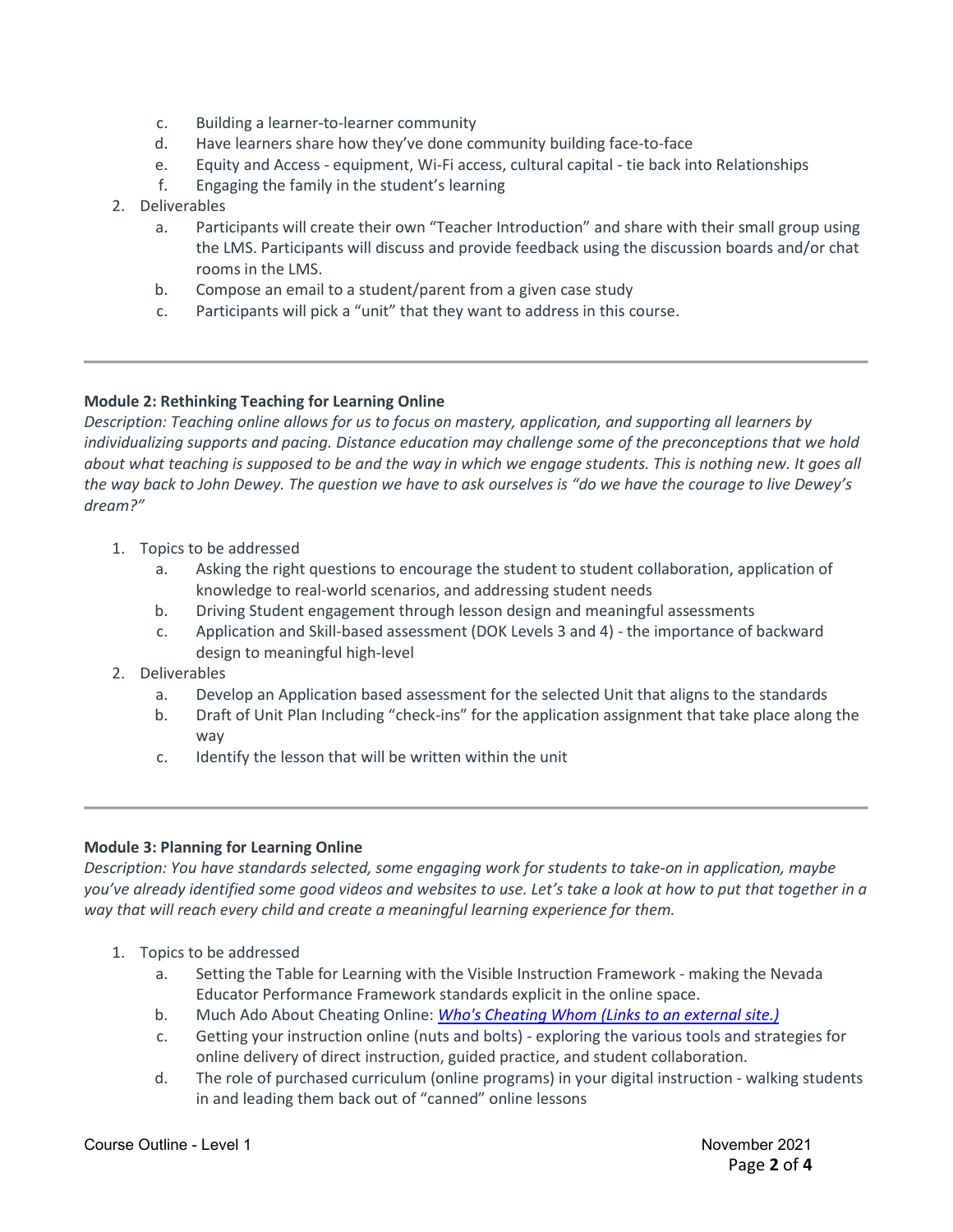- e. Utilizing other online resources such as MAP Accelerator and Kahn Academy
- 2. Deliverables
	- a. Lesson plan draft with the components of the Visible Instruction Framework
	- b. List of online tools/strategies that the participant can implement right away

### **Module 4: Assessing Learning Online**

*Description: Online learning will provide you with an opportunity to quickly have data at your fingertips showing who knows what; who's ready to move forward and who needs reteaching; but how can you tell if learning is really happening online?*

- 1. Topics to be addressed
	- a. Rethinking "Cheating" how to "cheat proof" your assessments
	- b. Data-driven instruction making the connection between instruction and assessment and back
	- c. Dynamic curriculum how to make online curriculum responsive to the learners' needs
	- d. The importance of backward planning (again) building in stepping stones to ensure the students are able to successfully apply their learning to the skill at hand
	- e. The potential for mastery-based self-paced learning the role of time-on-task to student learning
	- f. Who does the learning matter to? Meaningful and authentic tasks for students Using the "What gets hung on the refrigerator?" test.
- 2. Deliverables
	- a. Lesson plan draft with proposal for multiple access points for students (differentiation)
	- b. Revisit Application assessment, revise if necessary

### **Module 5: Equity and Accommodations**

*Description: Access to devices and the Internet is a significant logistical piece over which teachers have little control. As educators, we must continue to use our voices to help ensure the level of access will continue to improve. However, our first responsibility is to ensure that the online curriculum is able to serve the wide variety of learners that we teach each and every day.*

# 1. Topics to be addressed

- a. Universal Design for Learning (differentiation of learning)
	- Multiple means of engagement, materials, and student outputs
	- Building in scaffolds and accommodations
	- Enrichments and Interventions
	- Accommodations and Modifications for children with special needs
- b. Explicit Empathy supporting our students' emotional well-being and mental health
- c. Making no assumptions
	- "They should've learned that in 4th Grade!"
	- What is going on off-line?
	- "It takes a village" the power of family engagement

#### Course Outline - Level 1 November 2021